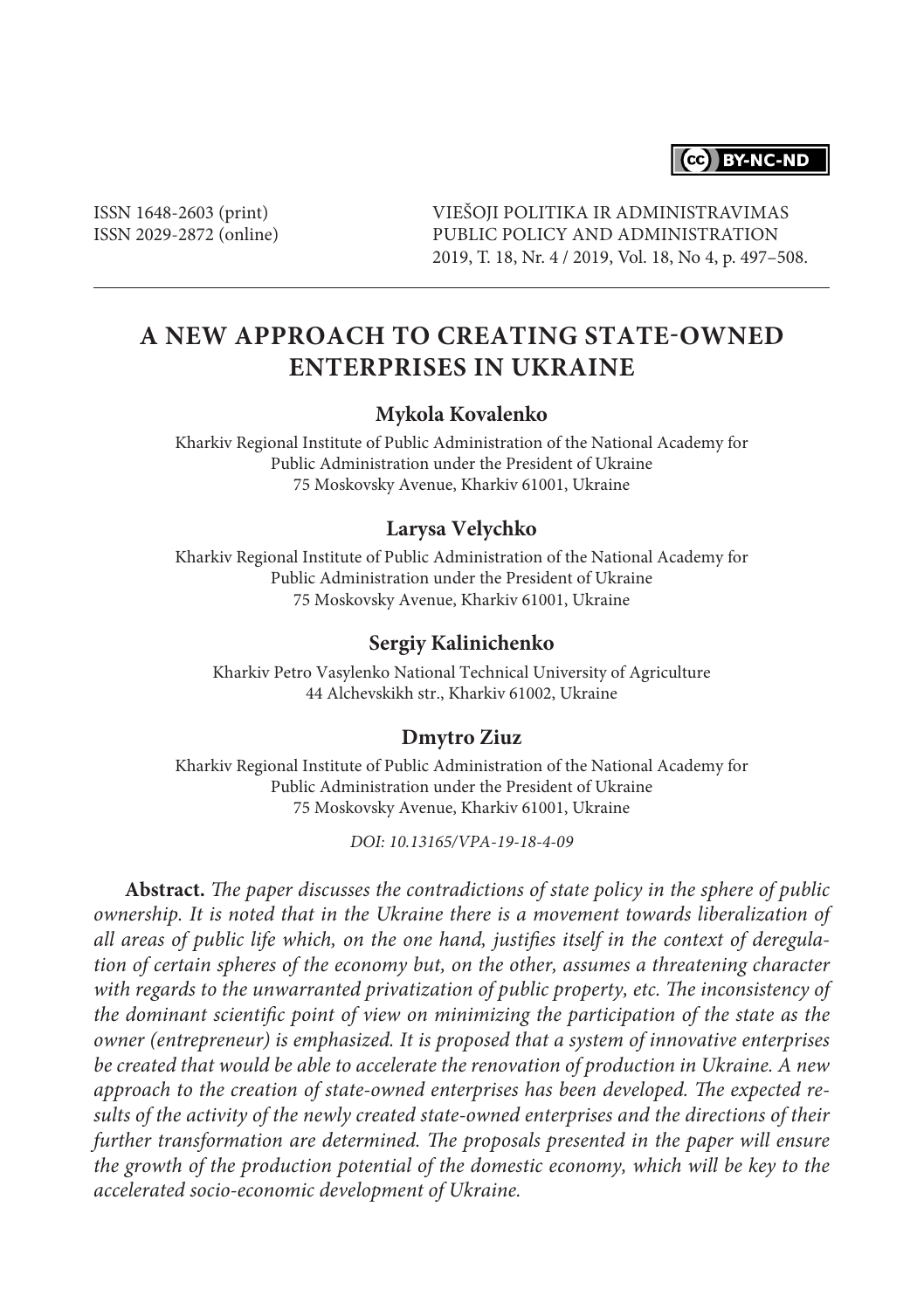**Keywords:** *state-owned enterprise, privatization, approach to creating state-owned enterprises, planning, organization, control, transformation, competitiveness, socio-economic development.*

**Raktiniai žodžiai***: valstybinė įmonė, privatizavimas, požiūris į valstybinių įmonių kūrimą, planavimas, organizavimas, kontrolė, pertvarka, konkurencingumas, socialinė ir ekonominė plėtra.*

# **Introduction**

In recent years, the scientific community and public authorities have been paying less and less attention to a sufficiently broad ownership capacity of the state in certain sectors of the national economy where it acts as an owner (or co-owner) of enterprises and institutions aiming to form points of growth and promoting the development of the country's economic priorities. The situation is most likely to be associated with sentiments and trends within the society that are oriented towards libertarian ideas, rather than with a misunderstanding of the perspectives of this function of the state.

This is the divide between the economists who advocate exclusively private property and market economy (Friedman 2009; Hayek 1998, etc.) and those who argue for stateowned enterprises and mixed economy (Keynes 2003; Galbraith 2004; Reinert 2010; Stiglitz 2016, etc.).

The present state economic policy of Ukraine is characterized by a focus on a total deregulation of the economy, which is rather alarming. After all, the private sector alone is not fully capable of making large investments, or of the timely upgrading of privatized enterprises or creating new high-tech production facilities. The scientific and technological backwardness of Ukraine is its major challenge, turning the country into a raw material appendage of the world economy. All this initiates a search for the ways to restore high-tech industries in order to accelerate the development of the Ukrainian economy and harmonize the country's social standards with those of the EU. Thus, the purpose of this paper is to develop a new approach to creating enterprises with state (or mixed) ownership that would be able and interested in accelerating the renovation of the hightech production in Ukraine.

The theoretical and methodological basis of the research is formed by the fundamental principles of the science of public management and administration, economic theory, and works by Ukrainian and foreign scientists on the issues of state policy pertaining to public ownership. To achieve the purpose of the research, the following methods were used: a historical and logical method – to establish an economic entity that is able and interested to accelerate the renovation of production in Ukraine; a complex method – to develop ways to create state-owned enterprises; abstraction and concretization – to determine the expected results of the activity of newly created state-owned enterprises and lines of their further transformation; generalization – to form conclusions.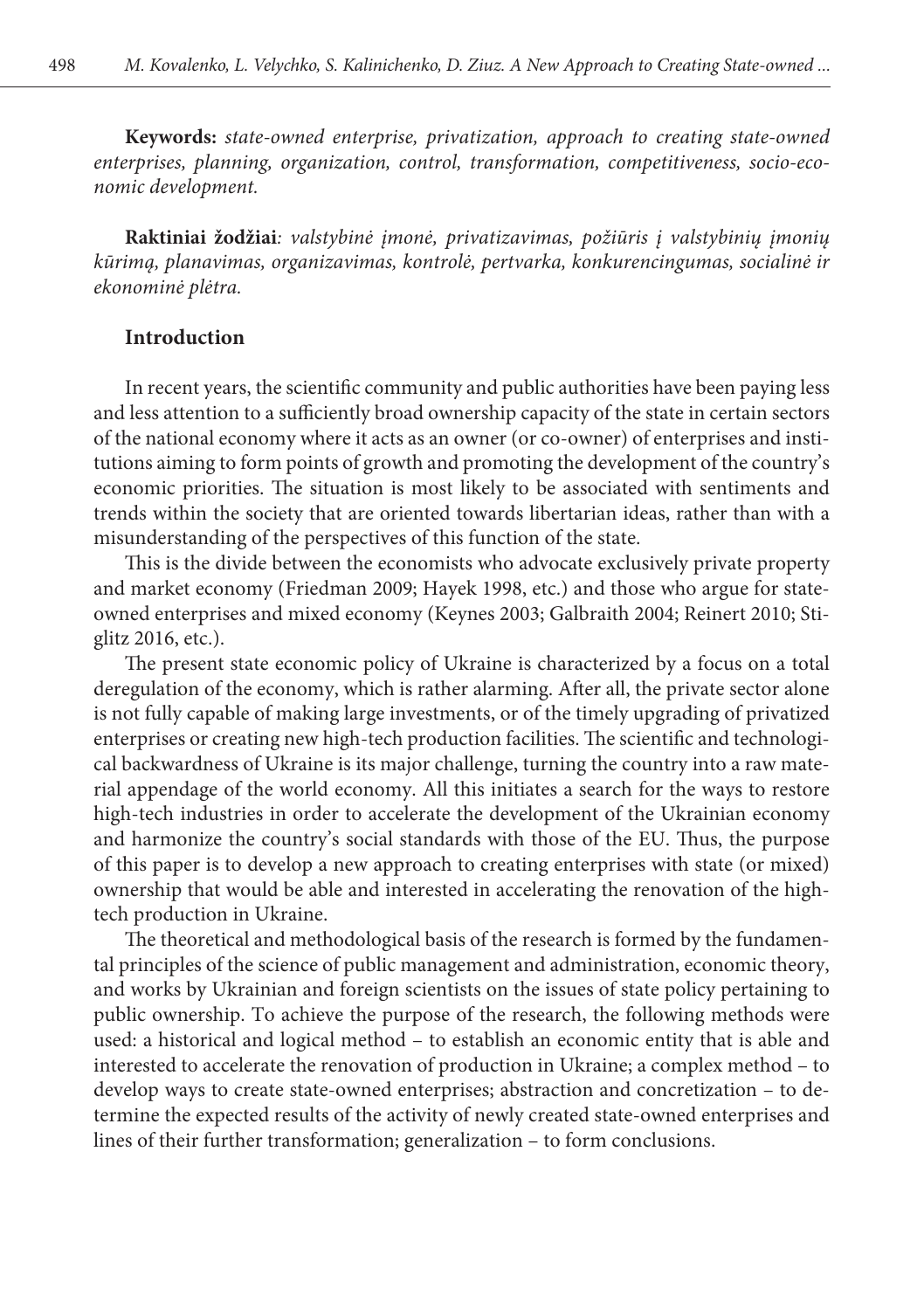## **Investment: private or public, foreign or domestic?**

The governments of most advanced countries have taken quite a clear position on the concentration of their domestic production, allowing domestic companies to act like monopolies. A policy aimed at enlargement of enterprises rather than at fragmentation is considered to be right, given the increasing concentration and competition of big capital in the global markets. It is powerful industrial structures that are capable of providing productivity gains, creating closed production chains with high added value, increasing a share of high-tech and science-intensive industries, and enhancing the innovation activity of economic entities. However, large enterprises and associations in the Ukraine are in small numbers, although they account for almost 40 percent of sales and basic employment (Derun 2018, 156).

In such a situation, it should be determined who has the ability and interest to create large enterprises in Ukraine. These may be the Ukrainian private investors; yet, practice shows that their investment activity is low in the real sector of the economy, in high-tech and long-term production projects. In addition, for many reasons, these investors are increasingly acting through offshore companies, presenting their investments as foreign, which may be contrary to the public interest.

As to foreign investment, transnational corporations' interests are also quite dissonant to those of society, and these corporations can prove even tougher competition than the interests of the local oligarchy, which often becomes an integral part of the global corporatocracy. This finds expression in expanded spiritual, informative, economic, political and other kinds of power meant to achieve the strategic and operational goals of the oligarchic business. In this way, enterprises focused on the domestic and foreign markets are created. While a positive short-term effect for the national economy is manifested in the creation of jobs, infrastructure development, increased tax revenues and fees to budgets of different levels, etc., it is offset by the fact that the net profit of such enterprises is taken out of the country ("aging" of investments), and the risks of corporations' power expansion in the political sphere emerge, which threaten the country's sovereignty.

In addition, the recent trend of a restraining policy on the part of advanced countries (the USA, the EU) with regards to the transfer of technologies to the third world countries, when foreign investments do not change their status of raw-material appendage whatsoever, should be noted. For example, today China is also doing this when it buys the EU companies not so much for profit-making, but for the domestic use of their intellectual property (Trade and Economic Interaction 2017) and further driving competitors out from the market. Therefore, it is necessary to face the reality and be careful and selective when attracting foreign investments, focusing exclusively on those who are ready to transfer the existing, along with developing new, modern technologies aimed at mutually beneficial cooperation with the domestic or joint ventures that retain their Ukrainian jurisdiction.

An alternative investment form is public authorities' creation of state-owned enterprises (or those in mixed ownership, based on public-private partnerships). It should be noted that today Ukraine still has the potential to implement accelerated produc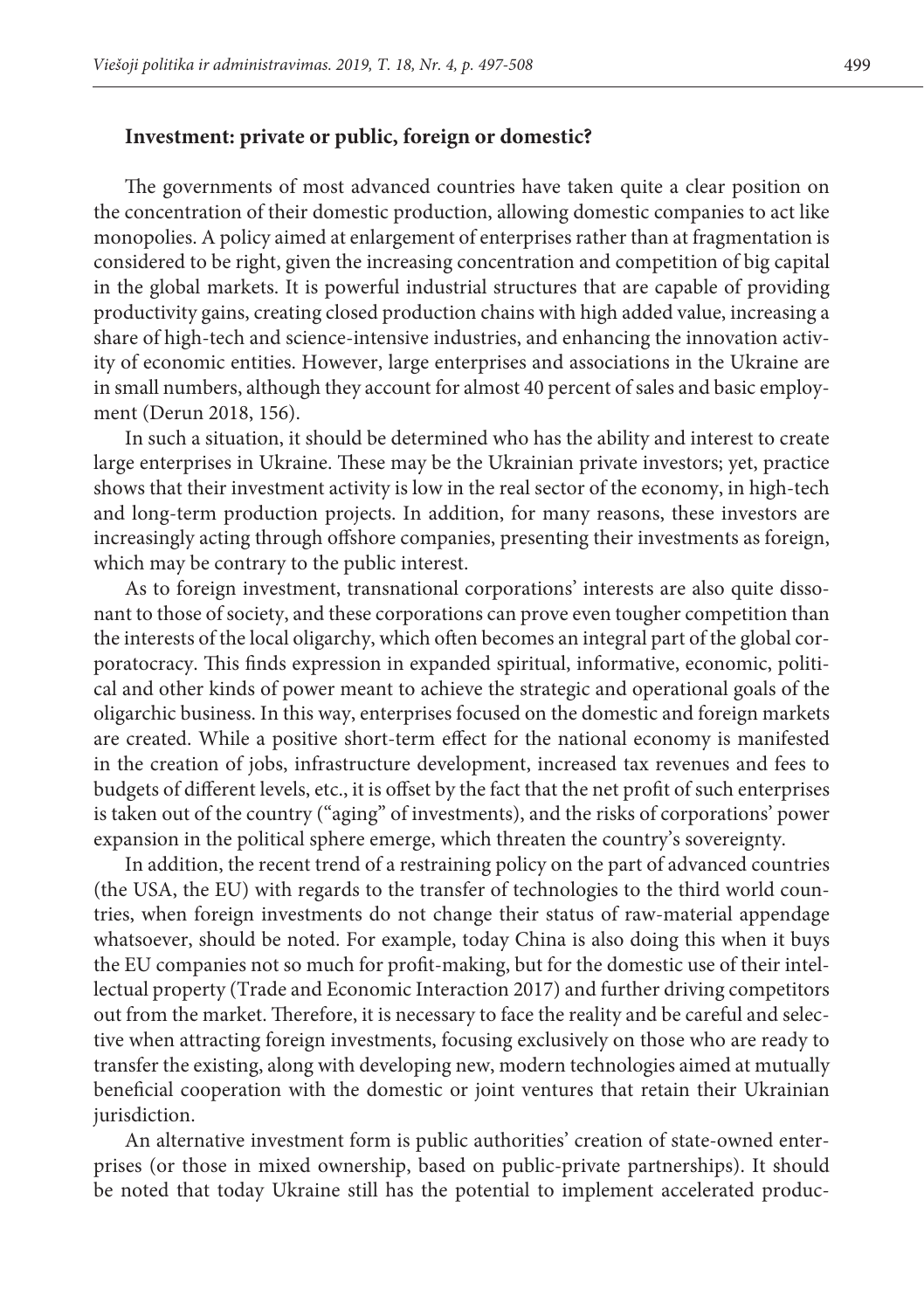500

tion renovation. Accordingly, the newly established enterprises should act as scientific and production associations including research, design, and technological organizations, trial production facilities and industrial enterprises, etc. which will ensure the accelerated development of science within the system of "science–technology–production".

Today, state-owned enterprises are divided into two groups, namely: those which operate according to market rules and those serving the specific interests of society. This paper discusses the creation of state-owned enterprises of the first group. Consequently, newly created entities should operate in accordance with the market laws, be competitive, increase the value of government assets and strengthen the socio-economic sphere. At the same time, the functioning of such enterprises should be characterized by the fact that, in the conditions of the internal market saturation with their products, their first priority is not profit, but a desire for stability and the socio-economic development of society.

It should be pointed out that the economic policy of the Ukraine is aimed towards a gradual narrowing of the public sector. During the years of privatization (from 1992 to 2018), over 133 thousand facilities were privatized in the country: 29,859 state-owned facilities and 103,364 items of communal property (State Property Fund of Ukraine 2019). By the end of 2019, the Ukraine is expected to adopt the law "On Declaring Invalid the Law of Ukraine "On the List of Public Property Items Exempt from Privatization" (Verkhovna Rada of Ukraine 2019). The law, if adopted, will allow the privatization of 1,500 strategic state-owned enterprises. Over the past five years the share of the public sector in the economy has fluctuated between 10 and 14% (Ministry of Economic Development 2019), which does not allow the state to affect the economy technologically and structurally. In this situation, it is expedient to consider privatization processes in a careful way.

Numerous attempts to build a theory that proves the macroeconomic effectiveness of privatization have not met with success and did not show a direct interdependence. On the contrary, empirical studies support the hypothesis that in the catch-up countries the role of the public sector should be greater than in the advanced countries (Polterovich 2012, 20-22). Even if a country belongs to a group of advanced economies, as a rule, it still retains its strategic, socially significant enterprises and institutions – e.g. American NASA, French car manufacturers, Korean, Japanese, and Chinese financial institutions, etc. – which are generally cost effective (Kovalev 2018, 5; World Investment Report 2011, 30).

The results of economic reforms in the People's Republic of China, which have cast doubt on the belief that the dominance of private property is a sine qua non of the country's economic performance, are illustrative. The Chinese experience has shown that both state-owned enterprises and those collectively owned by local government bodies are one of the main success factors for economic reform. China's economy is taking a systemic approach and outlines the ways in which a modern economy can evolve in the face of neo-colonial relations. This model combines planning and market self-organization, demonstrating a successful interaction between the public and private sectors of the economy.

Thomas Piketty stresses that one of the main tasks of the future is the development of new forms of ownership and democratic control over capital. The boundary between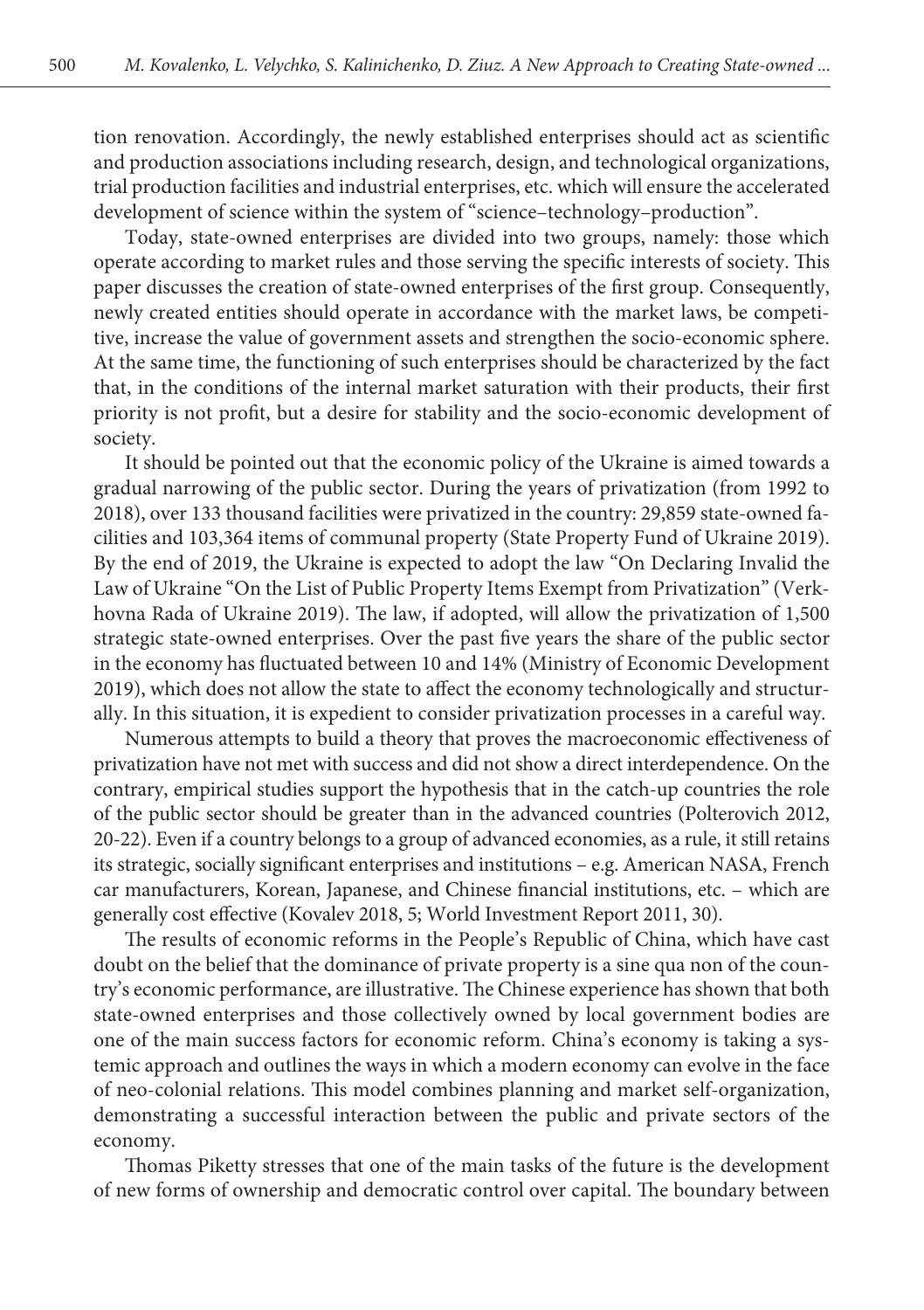public and private capital is not as obvious as it is sometimes imagined. There are already many types of economic activity in education, health, culture, media – the forms of organization and ownership of which have little to do with either of the two polar paradigms: pure private capital (with the model of a joint-stock company being in complete control of shareholders), and a pure public capital paradigm (with a vertical logic according to which investment decisions are made by administration). There are many intermediate forms of organizing business entities' activity which allow an optimal use of information and skills. The market and the state are two polar forms of collective decision-making, consequently, new forms of participation and management have to be invented (Piketty 2013, 696). Considering the impact of scientific and technological progress, and social relations development in the 21st century, the assessment of economic performance will definitely take into account social expediency and benefit, as well as the ability to ensure a more equitable distribution of benefits and resources.

For stable development of the socio-economic sphere, all forms of ownership (private, state, mixed, etc.) must be present in society, which is the case in most of the advanced countries. Historically, the ratio of different types of ownership in different countries is not constant, but has changed dynamically throughout its existence. These changes were significantly influenced by the views and beliefs that dominated in society, as well as the socio-political situation in the country. That is to say, during economic crises, natural calamities, and wars, a significant increase in the share of state ownership can be observed; while under favorable conditions the situation is exactly opposite – private ownership ratio increases and state ownership share decreases. Accordingly, the economic situation and military conflict in the Eastern Ukraine are pushing society towards expanding the public sector.

## **The essence of the new approach to creating state-owned enterprises**

An approach to the creation of state-owned enterprises should be based on the principles of scientific rigor, purposefulness, consistency, effectiveness, adaptability, capacity to contract, openness and transparency, smart-industry nature, etc. (Maximov 2015, 19-23). According to the general theory of management, the approach to creating stateowned enterprises should ensure fulfillment of the functions of planning, organization, motivation and control.

*Planning* involves defining the purpose, functions, and the priority areas of stateowned enterprises' activity, as well as their necessary resources. Thus, the purpose of state-owned enterprises is to move from the model of a catch-up economy to one that is able to ensure the transition of society to a qualitatively new technological mode, oriented towards improved standards of living and better conditions for human potential development. To this end, it is advisable to divide the future state-owned enterprises by their functional features: production and technical; management and business activities within the enterprise's subordination; social; foreign economic; strategic; fiscal and dividend; integrative etc.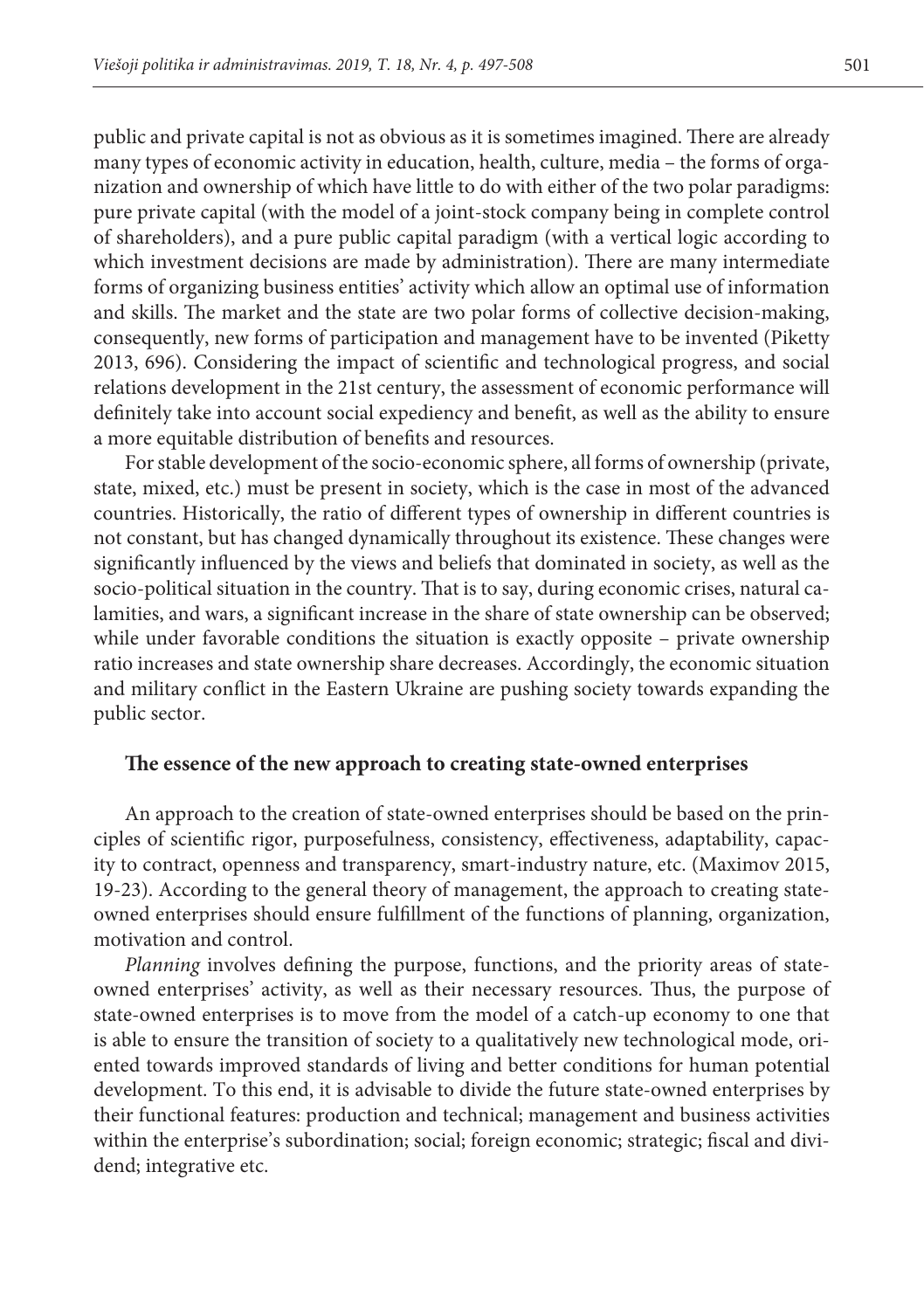Establishment of state-owned enterprises (scientific and production associations) should be planned with regard to restoring the structure of the fifth technological mode (increased scientific intensity and manufacturability, ensuring economy of scale), which will lay the basis for the development of the sixth and the subsequent technological modes (Kindzerskiy 2013):

- machine-tool building and production of technological equipment for modernizing the main industries with high indicators of resource and energy saving, ecology, and automation of technological processes (introduction of robotics);
- aviation and space industry, defense and industrial complex;
- transport engineering (in particular: shipbuilding, wagon-building, expansion of the product line of road transport, agricultural engineering, etc.);
- power engineering (expansion or launch of technological equipment production for generation of electricity from alternative sources: hydrogen, wind, solar, etc.);
- production of sophisticated household appliances and durable electronics;
- "ecological" machine-building (specialized machinery and equipment for purifying soil, air, industrial and domestic waste water, for separate processing and recycling of industrial waste, household waste, used consumer goods);
- systems for environmental pollution control, and the like.

State-owned enterprises are supposed to provide a reduction in scientific and production cycle duration (from new product development to sale in the market), a shortening of equipment downtime, a curtailment of maintenance and inventory costs, and the improvement of labor productivity due to automation. These enterprises should use big data processing technologies in order to optimize production and business processes, namely: smart sensors, remote operating centers, autonomous technological operations and robotics, digitalization of manufacturing processes, additive manufacturing technologies, etc. (Vishnevsky 2018, 22-69). Also, they should be aiming for a gradual decline of domestic prices.

The above technological framework should include the establishment of state-owned enterprises that comply with the sixth technological mode (Grinberg 2010, 27-29), i.e. specializing in:

- nanotechnologies (nanoelectronics, nanorobotics, nanobiotechnologies, etc.), their role being extremely important, since they lead to fundamentally new frontiers in both informatics and molecular biology, genetic engineering, medicine;
- material technologies and information technologies (artificial intelligence systems, global information networks, etc.);
- flexible automation of production;
- space technology;
- production of structural materials with predetermined properties.

The development of nanotechnology, the transformation of substances, and the design of new material objects, along with the development of the electronics industry, information technologies, and advanced software, will have a qualitative impact on conventional production, which together will allow for further scientific and technological breakthroughs.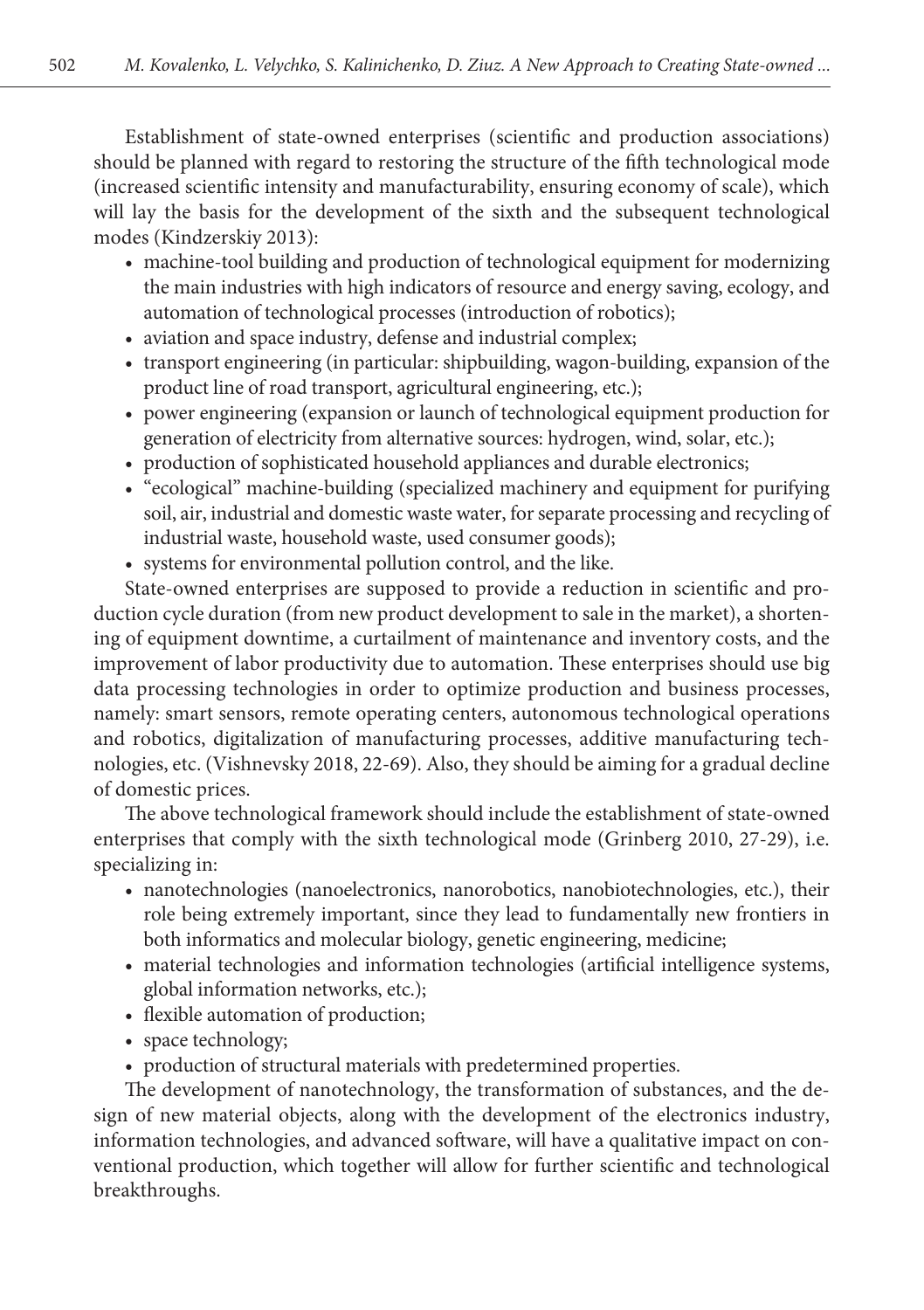To set up state-owned enterprises, the following resources are required: finance, labor, entrepreneurial capacity (ability to organize production), intellectual capacity, natural resources (land, mineral, water, biological, etc.), material resources (means of production), etc.

The resource potential of the Ukraine is considerable. Under the effectively organized activity of state-owned enterprises, this potential can promote the country's economic development. At the same time, this requires annual investments of tens of billions of US dollars. Today, there is an urgent need to provide capital investment with sufficient low-interest long-term credit resources. An important factor in the context of monetary policy implementation is the interaction of the National Bank of Ukraine and the government in coordinating the use of monetary policy tools – in the first place, interest rates, volumes and purpose of refinancing, open market operations. The key to implementing an effective budgetary policy is special-purpose programs. They are aimed at guaranteeing a rational and effective mobilization, distribution and use of state budget resources. The world practices of implementing projects of such a scale speak in favor of forming state development banks which would focus on financing state programs and the realization of socially significant investment projects, along with providing financial and credit support for projects on organizing state-owned enterprises' activity. Development banks should become internal credit issuers and financial agents of the state in order to accelerate its socio-economic development. Therefore, to carry out the intended arrangements, first of all it is necessary to reform the domestic banking system so that it can obtain a sovereign right to issue money, and establish a mechanism for domestic (national) crediting (Kovalenko 2018).

*Organization* envisages a decision by an authorized body of state power to establish a state-owned enterprise (possibly with the participation of private capital) and the implementation of the following stages: initial, preparatory, registration, organizational. The most responsible in terms of management is the initial stage which should start with forming a project team of specialists and representatives of various government agencies with, if necessary, the involvement of external consultants. The aim of the team is to distribute tasks and powers between contractors, and to form the project's organizational structure and its budget. The work of the group lays the basis for the project's business model – a documentary justification for the launching of the work, which will later serve as a guide for checking its progress (Fedirko 2014, 60).

The following arrangements should be made: defining the mission of an enterprise; choosing a kind of entrepreneurial activity (areas of activity); searching for partners (if necessary); business plan preparation; choosing the legal form and name (brand); defining an enterprise's goals; assessing and analyzing the external environment; defining the strategy of an enterprise; determining the size of the statutory fund (initial capital) and sources of financing; electing or appointing the head of an enterprise. The second stage (preparatory) of setting up an enterprise involves: preparing and drawing up the founding contract; preparing and drafting an enterprise's charter; determining its legal address; drawing up a package of protocols of cooperation intentions (if necessary). The registration stage of setting up an enterprise includes: forming a registration package, con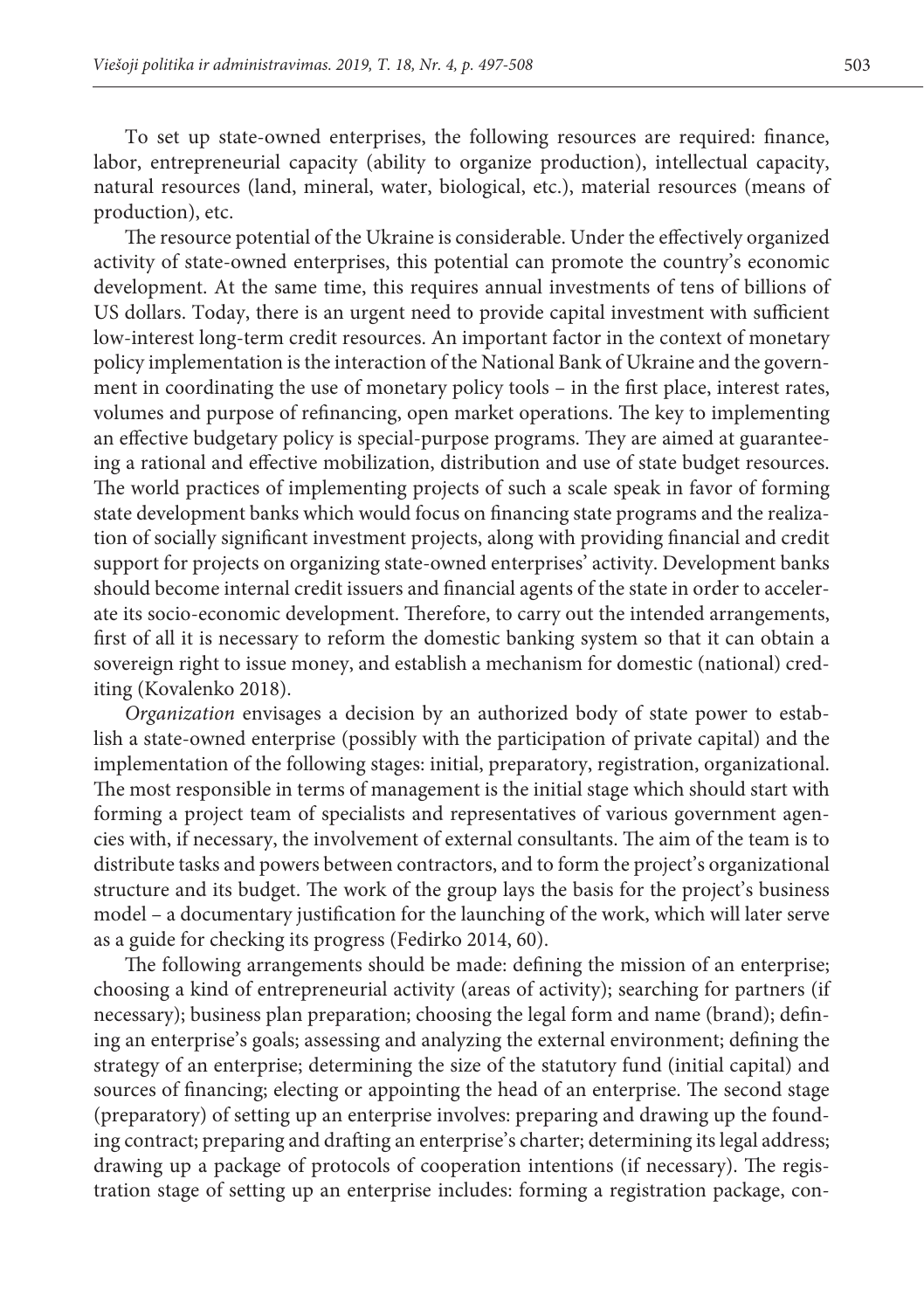tributing the necessary amount to the statutory fund and making obligatory payments; registering an enterprise with the relevant government bodies; opening an account with the Treasury and bank institutions, etc. (Shmorgun 2010). In turn, the final (organizational) stage provides for (Kovalenko 2013): the organization of the management of an enterprise; the formation of chains of resource supply and sales of products/services; personnel recruitment; the organization of production process, etc.

When choosing partners to be engaged in construction and equipment of stateowned enterprises with the most advanced types of high-performance outfit, competitive bidding should be applied, inviting companies and organizations with the relevant experience and technical capabilities. These can be public or private organizations, or foreign companies ranked according to the advantage they provide for the process.

Private business should also be involved in the projects of creating state-owned enterprises (*public-private partnerships*), which will allow for expanding the funding base at the expense of private sources, redistributing and reducing project risks, and, most importantly, obtaining partner control. With such a partnership, it is necessary to determine in advance a state share in the authorized capital of an enterprise, which should depend on the sphere of activity of a newly created entity and the level of its strategic importance for the country.

There are two directions that *motivate* the participants to set up state-owned enterprises.

The first one relates to the financial sphere. It is necessary to ensure a systemic, noninflationary rise of wages with regard to both project participants and the society as a whole, which would eventually result in stimulation of the final demand. At the same time, it is important to increase the state funding of fundamental and applied scientific research by at least 3% of the country's GDP, which will allow domestic scientists and leading experts to realize their potential in the Ukraine.

The second direction provides the ideological component of education and training of the population with regards to forming traditional moral values; raising the level of education, developing the feeling of pride in the state; inculcating a desire to contribute to the country's progress; building a just society etc. The level of education in the country must meet the growing needs of production and the economy. Therefore, it is necessary to radically change the state education policy to orient the education system and society towards a high quality of training specialisms, and to provide for the comprehensive education and development of young people in order for them to be able to live and work effectively under the conditions of a knowledge economy. Education must be mainstream, not elitist.

*Control* involves a continuous monitoring and evaluation of the planned projects' progress, as well as their cumulative (constructive/destructive) impact on other areas of the socio-economic life, along with a timely tracking of deviations from the planned results, with subsequent adjustments and faster implementation of the appropriate solutions. It should be noted that the whole process of creating state-owned enterprises should be carried out with responsibility and comprehensive public control, which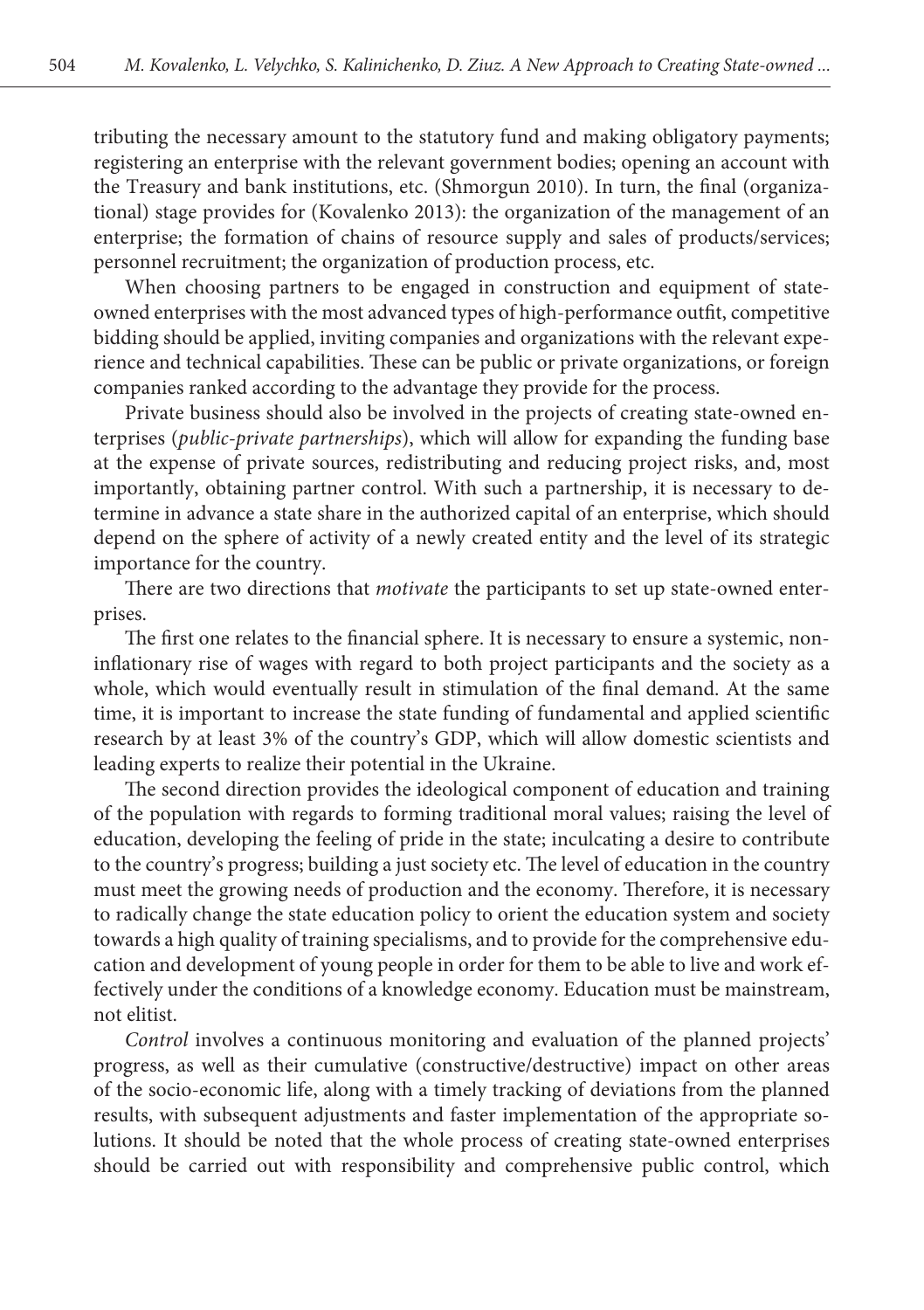would include a monitoring (by both the competent controlling bodies of the state and the public) of the activities related to the process.

# **The results expected from the activity of newly created state-owned enterprises and directions of their transformation**

 The expected results of creating state-owned enterprises are as follows: macroeconomic stability, self-sufficient economy, sustainable development in harmony with the environment, and formation of a socio-economic sphere that would contribute to human potential development. The indicators by which the extent of the process implementation can be evaluated are: creation of effective enterprises; a stable growth of the real GDP; active balance of payments; a real growth of people's incomes; a positive population growth dynamics; full employment; a comprehensive development of healthcare; breakthroughs in science and technology; a rise of society's cultural level (Ziuz 2018). After a newly created state-owned enterprise begins operating, it can be transformed into a *partially privatized* one, which is possible under the following conditions: achievement of set goals; realization of planned structural influence on the country's economy; employment of new technologies and resources; allowing the state to be the majority shareholder. These measures should also be backed up by property *socialization* policies, through redistributing part of a state-owned enterprise's shares among its workers. This would increase their interest in the results of their work, encourage them to make rationalization proposals to reduce net cost and improve product quality, and would get them involved in managing an enterprise, in fact, making them co-owners. Notably, the above process should be cyclic and continuous: "creation of state-owned enterprises – privatization/socialization – creation of state-owned enterprises, and so on". Under these conditions, the private sector, society, and the state as a whole will develop, their synergies being strengthened.

Carrying out an anti-corruption campaign is no less important for the implementation of the above measures. There should be a strong response by the country's leadership to address such acute social problems. Public officials, fearing corruption charges and an inevitable severe punishment, become more responsible and are less likely to make criminal or unjustified managerial decisions that could lead to socio-economic losses (Kovalenko 2019, 88).

## **Conclusions**

It is pointed out that the governments of most advanced countries are pursuing policies that allow domestic production to concentrate and act like monopolies. For the Ukraine, this practice, as well as the conditions in which the state has found itself, actualizes the need for the development of the national economy through the creation of state-owned enterprises which will effectively operate in both domestic and foreign markets. Such economic entities should become "locomotives" and "growth points" of the national economy, pro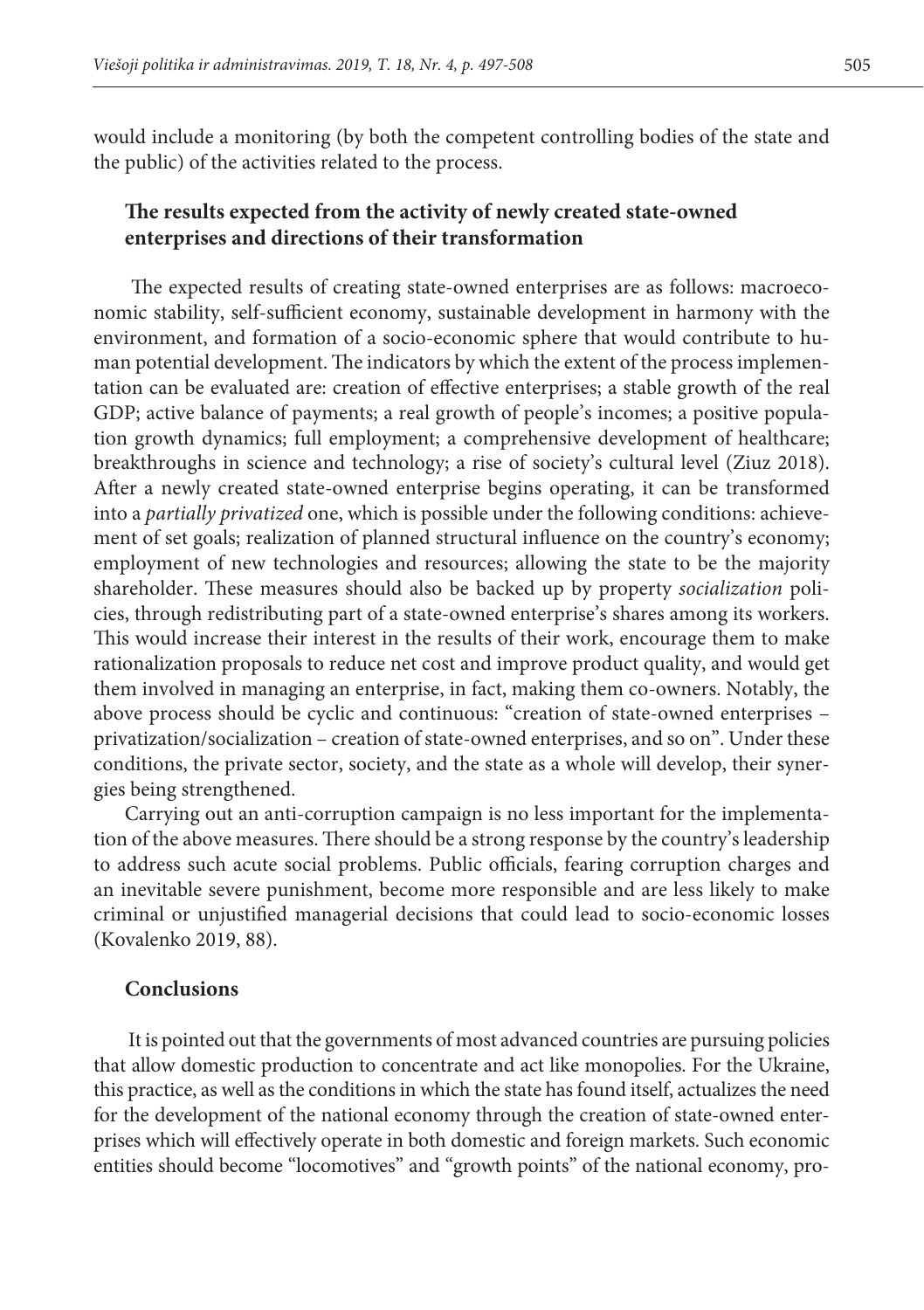viding impetus and a multiplier effect for the rise of the private sector's economic activity, development of high-tech industry, innovations etc.

- 1. An approach to creating state-owned enterprises has been developed, which envisages the initiation by the central executive authorities of measures for a purposeful use of national resources for the creation of new structures and the technological modernization of existing state-owned enterprises in order to accumulate the potential for further progress. This policy allows the state to receive additional fiscal and dividend payments to budgets of various levels, which can be redirected to the maintenance of the socio-economic sphere in the framework of human development. In turn, through *public-private partnerships*, the private sector will be able to obtain technologies and resources for the restructuring and expansion of its own production.
- 2. The results expected from the activity of newly created state-owned enterprises and the indicators by which the degree of implementation of the discussed measures can be estimated. The directions of further cyclic and continuous transformation of newly created entities are outlined. The new approach to creating state-owned enterprises in the Ukraine discussed in this paper should ensure the growth of the production potential of the domestic economy, which will be the key to an accelerated socio-economic development of the Ukraine.

Further research should focus on developing an effective model for managing stateowned enterprises, both at the national and state-enterprise levels.

# **References**

- 1. Friedman, M. 2009. *Capitalism and Freedom: Fortieth Anniversary Edition*. Chicago: University of Chicago Press.
- 2. Galbraith, J. 2004. *The Economics of Innocent Fraud: Truth for Our Time*. Boston MA: Houghton Mifflin.
- 3. Hayek, A. F. and Bartley, W. W. 1998. *The Fatal Conceit: the Errors of Socialism*. London: Routledge.
- 4. Keynes, J. *The General Theory of Employment, Interest, and Money.* [https://cas2.](https://cas2.umkc.edu/economics/people/facultypages/kregel/courses/econ645/winter2011/generaltheory.pdf) [umkc.edu/economics/people/facultypages/kregel/courses/econ645/winter2011/](https://cas2.umkc.edu/economics/people/facultypages/kregel/courses/econ645/winter2011/generaltheory.pdf) [generaltheory.pdf](https://cas2.umkc.edu/economics/people/facultypages/kregel/courses/econ645/winter2011/generaltheory.pdf) [2003.04.16].
- 5. Kovalenko, M., Ziuz, D., Nakisko O. et al. 2018. "Improvement of the Emissional Component of the Banking System as the Factor of Activation of the Investment Process." *Technology Audit and Production Reserves* 2 (40), 45-50.
- 6. Ministry of Economic Development, Trade and Agriculture of Ukraine. [http://](http://www.me.gov.ua/Documents/List?lang=ukUA&tag=UpravlinniaDerzhavnimSektoromEkonomikiIs) [www.me.gov.ua/Documents/List?lang=ukUA&tag=UpravlinniaDerzhavnimSekto](http://www.me.gov.ua/Documents/List?lang=ukUA&tag=UpravlinniaDerzhavnimSektoromEkonomikiIs) [romEkonomikiIs](http://www.me.gov.ua/Documents/List?lang=ukUA&tag=UpravlinniaDerzhavnimSektoromEkonomikiIs) [2019.07.24].
- 7. Reinert, E. 2010. *How Rich Countries Got Rich... and Why Poor Countries Stay Poor*. London: Constable.
- 8. State Property Fund of Ukraine. [http://www.spfu.gov.ua/ua/documents/docs-list/](http://www.spfu.gov.ua/ua/documents/docs-list/spf-reports.html) [spf-reports.html](http://www.spfu.gov.ua/ua/documents/docs-list/spf-reports.html) [2019.04.01].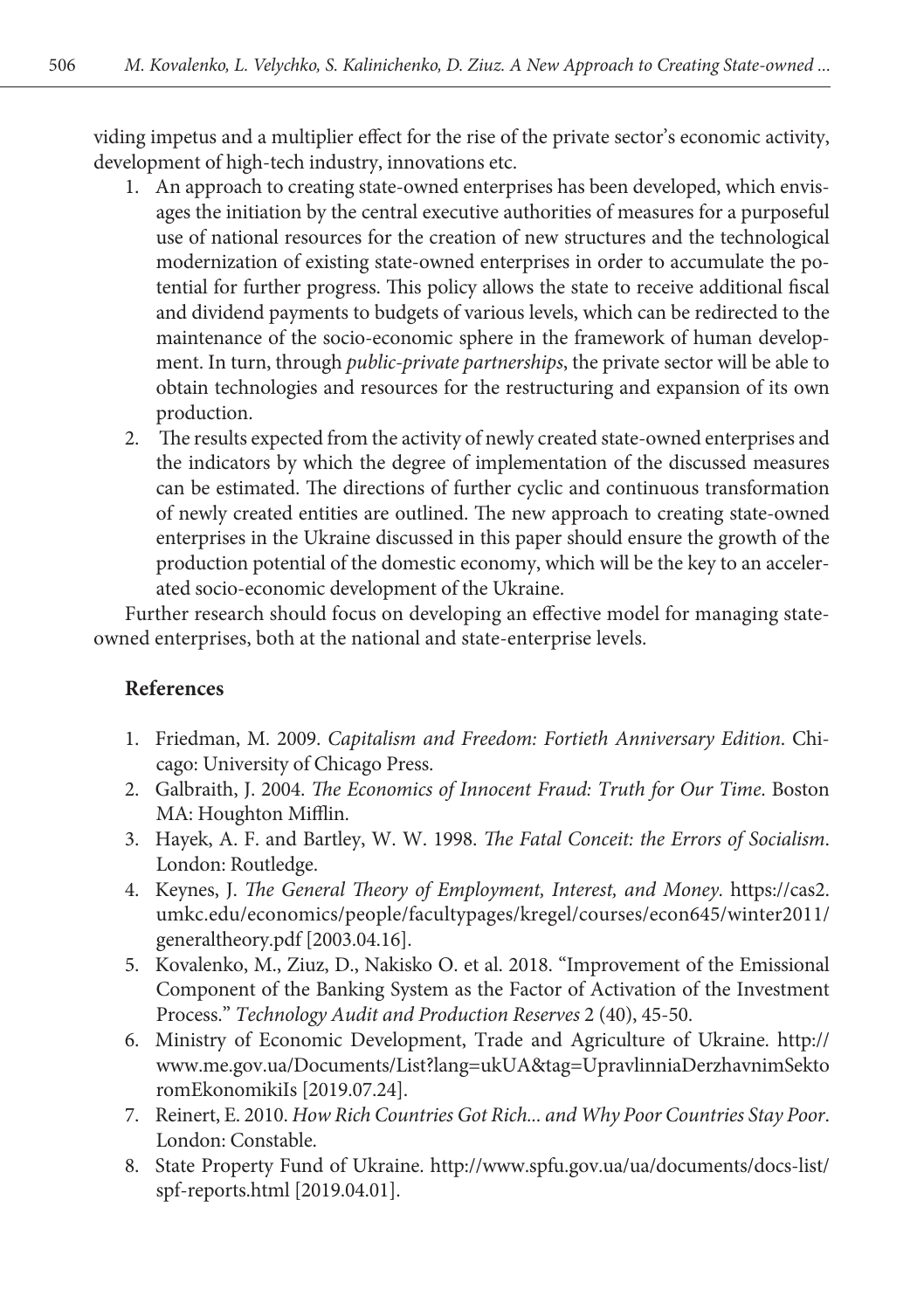- 9. Stiglitz, J. *Joseph Stiglitz Says Standard Economics Is Wrong. Inequality and Unearned Income Kills the Economy*. [http://evonomics.com/joseph-stiglitz-inequality](http://evonomics.com/joseph-stiglitz-inequality-unearned-income/)[unearned-income/](http://evonomics.com/joseph-stiglitz-inequality-unearned-income/) [2016.09.09].
- 10. Verkhovna Rada of Ukraine. [https://w1.c1.rada.gov.ua/pls/zweb2/webproc4\\_1](https://w1.c1.rada.gov.ua/pls/zweb2/webproc4_1?pf3511=66692) [?pf3511=66692](https://w1.c1.rada.gov.ua/pls/zweb2/webproc4_1?pf3511=66692) [2019.09.05].
- 11. World Investment Report 2011: Non-Equity Modes of International Production and Development. Geneva: UNCTAD.
- 12. Вишневський, В. 2018. Смарт-промисловість в епоху цифрової економіки: перспективи, напрями і механізми розвитку. Київ: НАН України, Ін-т економіки пром-сті.
- 13. Гринберг, Р. 2010. Стратегические ориентиры экономического развития России. Санкт-Петербург: Алетейя.
- 14. Дерун, А. 2018. Раціоналізації організаційних форм господарювання в національній економіці. Дисертація, Київ: Нститут підготовки кадрів державної служби зайнятості України.
- 15. Зюзь, Д. 2018. Концепция государственного регулирования института собственности. Проблемы управления. Минск: Издательство Академия управления при Президенте Республики Беларусь.
- 16. Кіндзерський, Ю. 2013. "Імператив використання державного сектору в модернізації економіки (ч. 1)." *Економіка України* 11, 29-40.
- 17. Ковалев, М. М. (и др.). 2018. Управление государственным сектором экономики. Минск: Изд. центр БГУ.
- 18. Коваленко, М. М., Гончаренко, М. В. 2019. Економічне врядування та публічні фінанси : навч.посіб. Х. : Вид-во ХарРІ НАДУ «Магістр».
- 19. Коваленко, О. 2013. Підприємництво та його організаційно-правові засади. Луганськ: Вид-во ДЗ ЛНУ імені Тараса Шевченка.
- 20. Максимов, С. 2015. Стратегические приоритеты развития государственной собственности в условиях смены парадигмы экономического развития. [https://unecon.ru/sites/default/files/monografiya\\_.pdf](https://unecon.ru/sites/default/files/monografiya_.pdf) [2019.09.05].
- 21. Піккеті, Т. 2016. Капітал у XXI столітті. Київ: Наш Формат.
- 22. Полтерович, В. 2012. Приватизация и рациональная структура собственности. Москва: Институт экономики РАН.
- 23. Торговельно-економічна взаємодія Китаю та ЄС. [http://www.tianxia.link/uk/](http://www.tianxia.link/uk/article/6269-torghoviel-no-iekonomichna-vzaiemodiia-kitaiu-ta-ies) [article/6269-torghoviel-no-iekonomichna-vzaiemodiia-kitaiu-ta-ies](http://www.tianxia.link/uk/article/6269-torghoviel-no-iekonomichna-vzaiemodiia-kitaiu-ta-ies) [2017.10.22].
- 24. Федірко, Н. Економіка суспільного сектору КНЕУ. [https://kneu.edu.ua/](https://kneu.edu.ua/userfiles/Faculty_of_Economics_and_Administration/kmdu fetau/EPS_e-lect_2014.pdf) [userfiles/Faculty\\_of\\_Economics\\_and\\_Administration/kmdu%20fetau/EPS\\_e](https://kneu.edu.ua/userfiles/Faculty_of_Economics_and_Administration/kmdu fetau/EPS_e-lect_2014.pdf)[lect\\_2014.pdf](https://kneu.edu.ua/userfiles/Faculty_of_Economics_and_Administration/kmdu fetau/EPS_e-lect_2014.pdf) [2014.08.11].
- 25. Шморгун, Л. 2010. Менеджмент організацій. Київ: Знання.